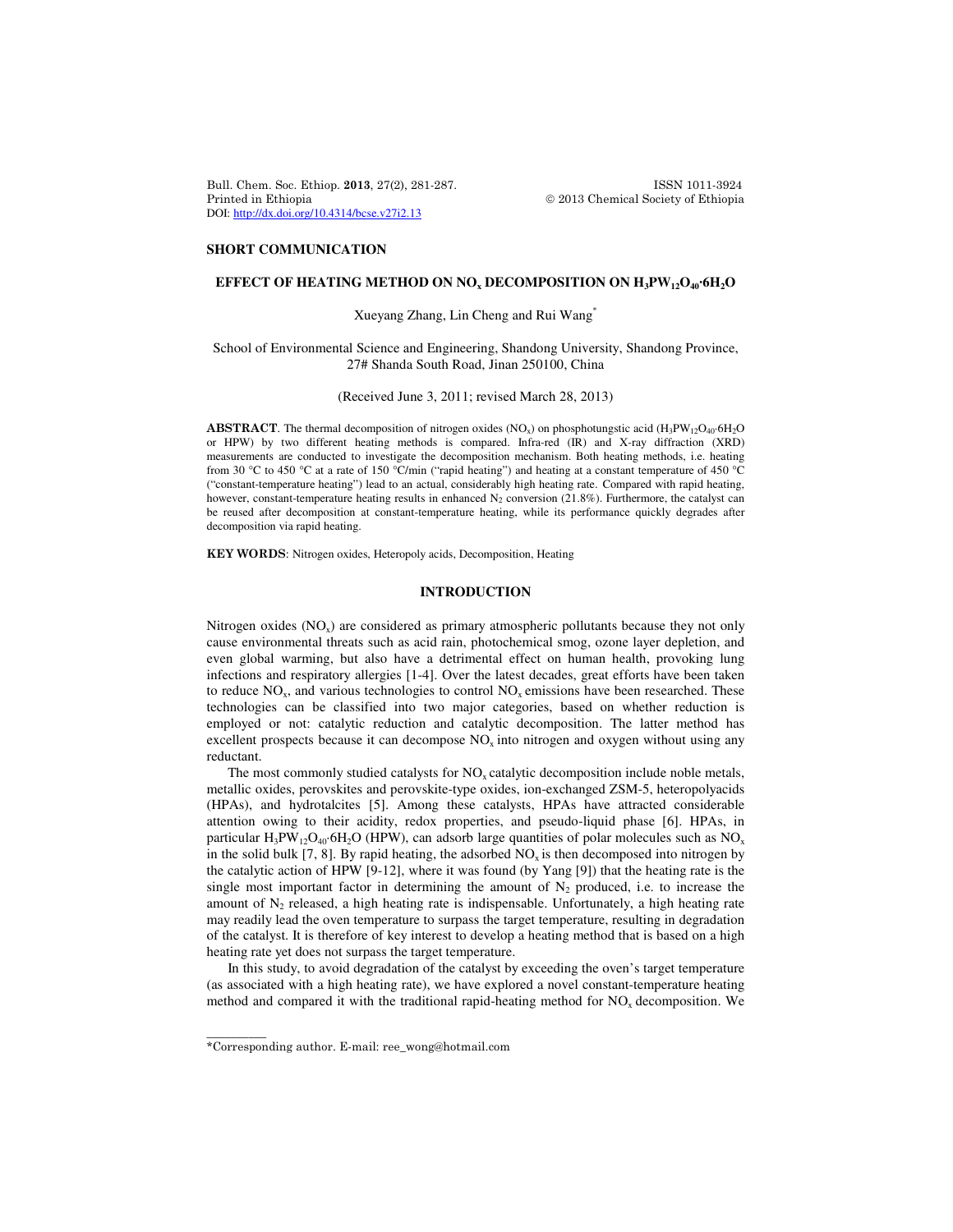found that constant-temperature heating is superior to the traditional heating method in terms of  $N_2$  conversion and reusability of the HPW catalyst.

## **EXPERIMENTAL**

*Reactor set-up and gas composition*. A schematic representation of the reactor is shown in Figure 1. Experiments were conducted in a quartz flow reactor (8 mm in diameter, containing a fritted support), which was equipped with a thermocouple inserted in the catalyst bed. The catalyst was placed in the middle of the reactor between two quartz wool plugs. The feed gas contained 1,000 ppm NO and was obtained by blending premixed  $NON<sub>2</sub>$  (1.0% by vol.) with  $N_2$  carrier gas.  $O_2$  (8%) and  $H_2O$  (5%) were also introduced by this blending procedure. Blending was accomplished using a D08-1D/ZM mass-flow control blending system (Beijing Seven Star Co. Ltd., Beijing). Water vapor was introduced from a heated gas-wash bottle.



Figure 1. Schematic diagram of reactor. (1. Mass flow controller, 2. Water vapor generator, 3. Disconnecting valve, 4. Surge flask, 5. Heating equipment, 6. Three-way valve, 7. Chemiluminescent NO/NO<sub>2</sub> analyzer, 8. Gas chromatograph).

NOx adsorption and decomposition experiments were carried out by placing the experimental setup in an oven. During the adsorption stage, the composition of the inlet gas was  $N_2$ ,  $O_2$ , and NO, and the process temperature was 150 °C. A chemiluminescent NO/NO<sub>x</sub> analyzer with a range of 0 to 2000 ppm (Wuhan Tianhong Intelligent Instrument Co. Ltd., China) was used to monitor the effluent  $NO<sub>x</sub>$  concentration. After  $NO<sub>x</sub>$  adsorption, the inlet gas was changed to helium, while the outlet gas flowed to a GC system. We used three-way valve to shift from the adsorption setup to the decomposition setup. In the decomposition stage, the experiment temperature was either increased from 30  $^{\circ}$ C to 450  $^{\circ}$ C at a heating rate of 150 °C/min, or isothermal conditions (450 °C) were employed. The outlet gas detector was a SP-6890 gas chromatograph (GC; Shandong Lunan Ruihong Chemical Apparatus Co. Ltd, China), which was used to detect the  $N_2$  gas formed during the decomposition stage.

NO (99.9%),  $N_2$  (high-purity grade),  $O_2$  (99.5%), and He (high-purity grade) were obtained from Jinan Deyang Special Gas Co. Ltd. (Jinan, China). Analytical-grade phosphotungstic acid  $(H_3PW_{12}O_{40}xH_2O)$  was purchased from the National Drug and Chemical Group Co., Ltd. and dried at 80 °C for 6 h to obtain  $H_3PW_{12}O_{40}$ ·6H<sub>2</sub>O (HPW). A measured amount of 0.5 g of HPW was used in the experiments.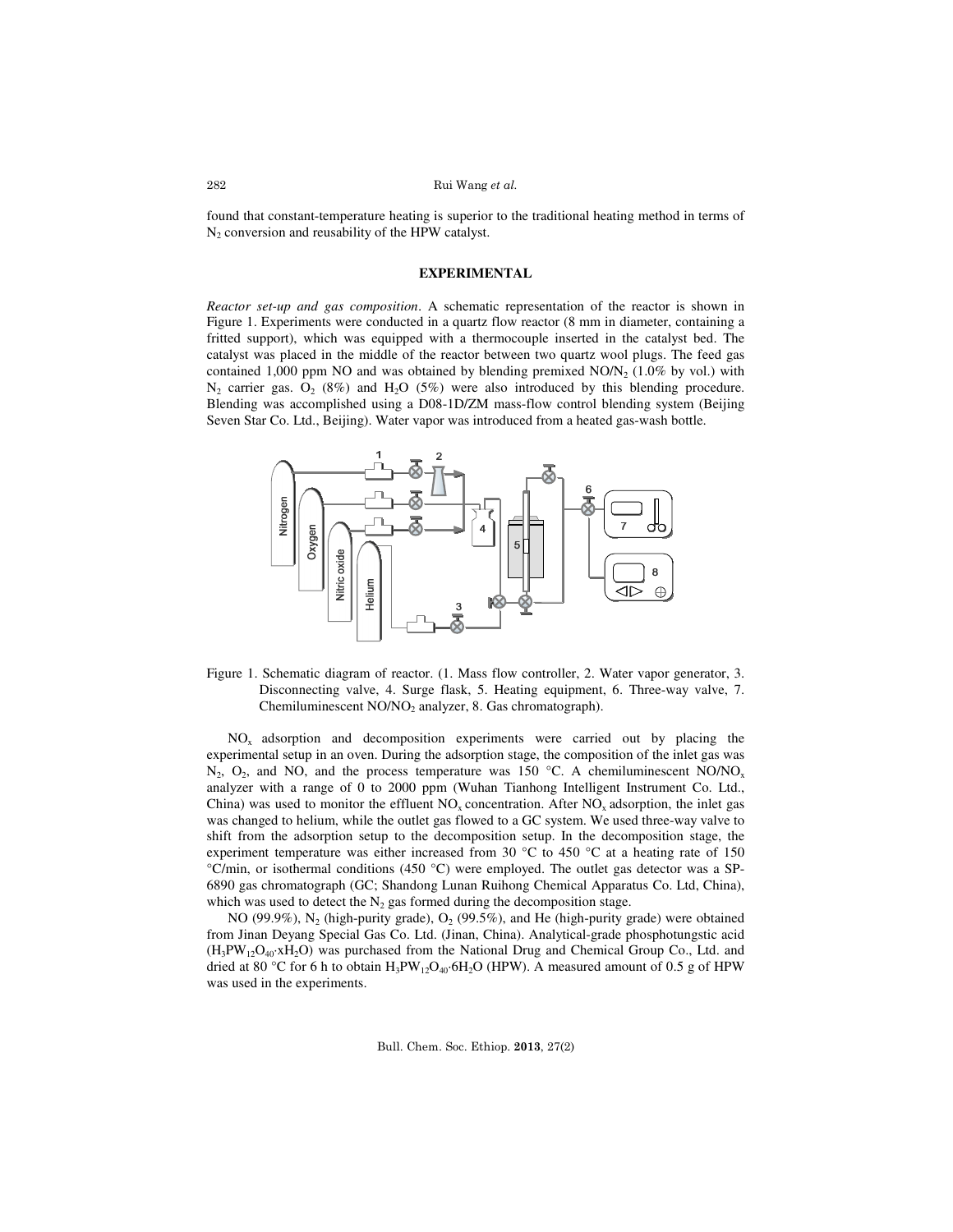#### Short Communication

*Standard test procedure: adsorption stage*. The test procedure comprised a stabilization period of 30 min, to completely flush the system with the gas mixture. The gas was then allowed to flow through the reactor containing the adsorbent, which was preheated at 150 °C. During  $NO<sub>x</sub>$ adsorption, the feed gas was composed of NO,  $O_2$ , and  $N_2$ , which, after blending in the tube, was partially converted to  $NO_2$  (2NO +  $O_2$  = 2NO<sub>2</sub>), obtaining a mixture of NO and NO<sub>2</sub>, i.e.  $NO_x$ , where  $x = 1$  or 2.

The amount of adsorbed  $NO<sub>x</sub>$  was estimated by integration of the curve below the baseline (1000 ppm) and presented in mg  $NO<sub>x</sub>/g$  HPW. Since both signals of NO and  $NO<sub>2</sub>$  are recorded, this is an exact value.

*Standard test procedure: decomposition stage.* After NO<sub>x</sub> adsorption, the inlet gas was changed to helium. A He flow of 5 mL/min was used to purge the reactor containing the catalyst for 1 h. Decomposition was carried out under the same flow by either of the following two methods. The first method (rapid heating) involved rapid heating from 30 °C to 450 °C at a heating rate of 150 °C/min. In the second method (constant-temperature heating), the reactor was placed in an oven, which was preheated at 450 °C, and after washing for 1 h with He, the catalyst was rapidly transferred to the oven and decomposition was carried out. Both decomposition processes were conducted for 10 min. The decomposition product was sampled to the GC through a gas valve, separated over a column containing 5 Å molecular sieves, and analyzed using a thermal conductivity detector. To obtain the exact peak concentration of  $N_2$ , we calculated the  $N_2$  sampling time by taking into account the  $N_2$  production time and the residence time of  $N_2$  in the tubing connecting the reactor and the GC sampling valve. These experiments were repeated to correct for the  $N_2$  sampling time. Based on the above procedure, we could accurately measure the exact  $N_2$  concentration.

NO conversion was then calculated by:  $N_2$  yield =  $2N_2$  formation/NO<sub>x adsorbed</sub>, where NO<sub>x adsorbed</sub> stands for the amount of  $NO_x$  adsorbed by HPW and  $N_2$  formation stands for the amount of  $N_2$ generated during  $NO<sub>x</sub>$  decomposition.

*Catalyst characterization*. To characterize HPW by Fourier-transform IR (FTIR), fresh catalyst, as well as catalyst withdrawn from the reactor after decomposition by either heating method was diluted into KBr and pressed into a pellet (diameter: 13 mm). FTIR spectra between 400 and  $4000 \text{ cm}^{-1}$  were recorded using an Avatar 370 FTIR system at 2 cm<sup>-1</sup> resolution.

XRD experiments were performed with a Siemens D-5000 diffractometer using Cu Kα radiation, under continuous acquisition between 5  $\degree$  and 45  $\degree$  and a step width of 0.02  $\degree$  at 1 s per step.

## **RESULTS AND DISCUSSION**

*Rapid heating and constant-temperature heating*. The temperature change during both decomposition processes (rapid heating or constant-temperature heating) was simulated by inserting a thermocouple into the center of the catalyst bed, and the temperature variation was recorded. As shown in Figure 2 and Table 1, the traditional rapid heating method resulted in a high heating rate of approximately 150 °C/min after 3 min. The temperature of the oven exceeded the target temperature, however, because of the response time of the oven. The highest measured temperature was 558 °C, exceeding the target temperature by 108 °C. According to thermal stability studies on HPAs conducted by Moffat, who employed differential thermal analysis, thermogravimetric analysis, and XRD analysis, the structure of HPW is destroyed at 525  $^{\circ}$ C [6]. The rapid heating method is thus expected to damage the catalyst, which was confirmed by FTIR.

283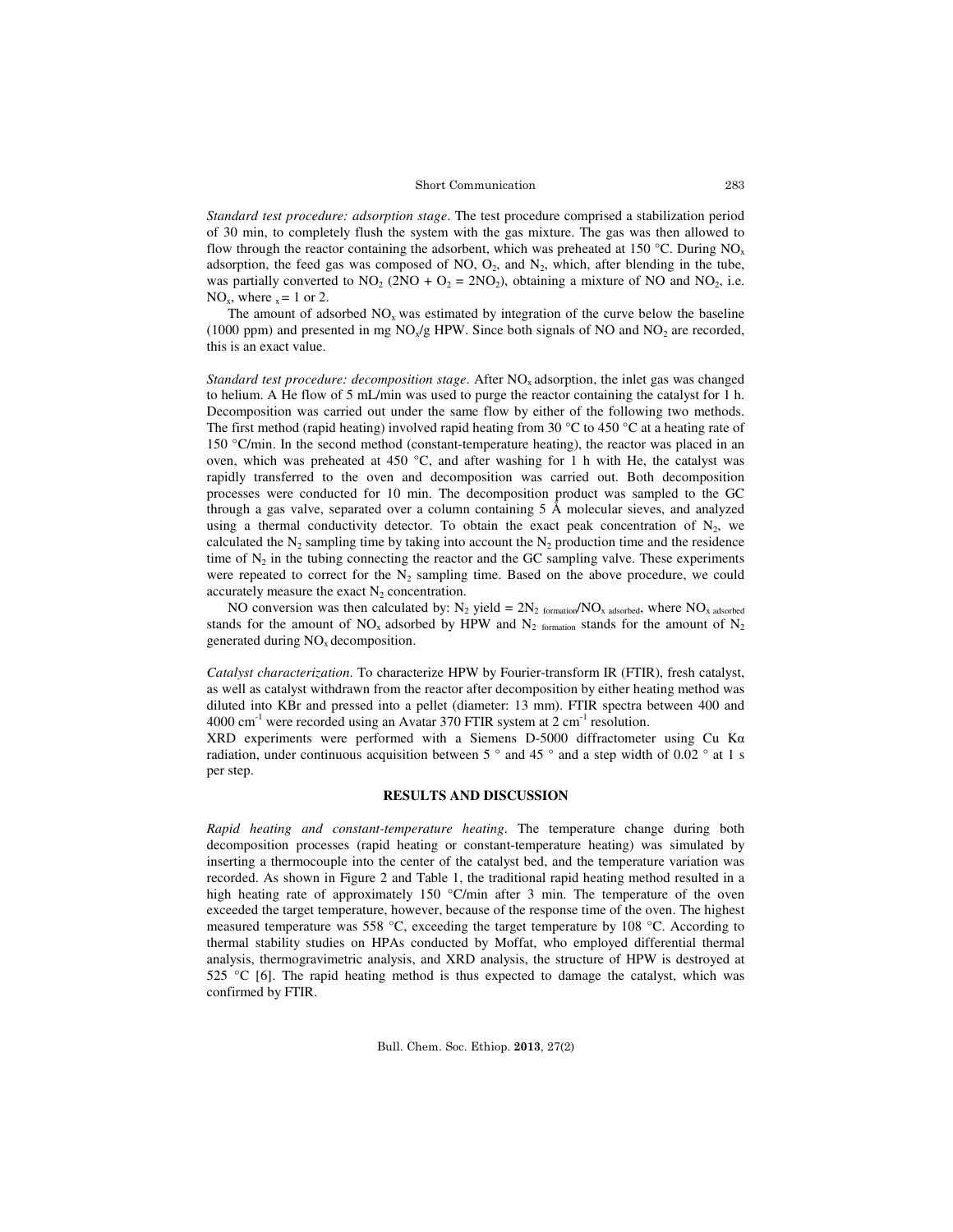Rui Wang et al.

By heating at a constant temperature, a high heating rate (as high as 150 °C/min in the first 2 min) was obtained, where it should be noted that by virtue of the design, this heating method will never cause the oven temperature to surpass target temperature, thus avoiding decomposition of the catalyst at high temperature. Based on these two advantages, constanttemperature heating is expected to ensure the efficient decomposition of  $NO<sub>x</sub>$  on the HPW catalyst.



Figure 2. Temperature of sample in the decomposition stage: (a) decomposition by rapid heating from 30 °C to 450 °C with a heating rate of 150 °C/min; (b) decomposition by constant temperature heating at 450 °C.

Table 1. Heating rate of rapid heating and constant temperature heating.

| Method of heating            | Heating rate $(^{\circ}C/min)$ |           |           |           |           |           |           |  |  |
|------------------------------|--------------------------------|-----------|-----------|-----------|-----------|-----------|-----------|--|--|
|                              | $0-1$ min                      | $1-2$ min | $2-3$ min | $3-4$ min | $4-5$ min | $5-6$ min | $6-7$ min |  |  |
| Rapid heating                |                                | 40        | 149       | 193       | 102       |           |           |  |  |
| Constant temperature heating | 149                            | 136       | 85        | 39        |           |           |           |  |  |

*Adsorption and decomposition*. A two-stage NO<sub>x</sub> adsorption/decomposition approach was adopted during this study, where HPW was used both as the sorbent and as the catalyst. During the first stage, HPW acted as a sorbent, adsorbing  $NO_x$  in the fixed-bed reactor at 150 °C. The adsorption results are shown in Table 2. The inlet gas was then changed to helium, leading to HPW-catalyzed decomposition of the adsorbed  $NO<sub>x</sub>$  by either rapid heating or constanttemperature heating, and the outlet gas was directed to a GC system. The experiments were repeated three times. The results (including mean value and standard deviation) are displayed in Figure 3.The catalyst was reused after decomposition to compare its reusability after application of the different heating methods.

As listed in Table 2, the catalyst exhibited similar adsorption capacities of 13.10 mg  $NO_x/g$ HPW and  $12.44$  mg  $NO_x/g$  HPW for rapid heating and constant-temperature heating, respectively. However,  $N_2$  conversion by constant-temperature heating was more than twice that produced via rapid heating (21.8% vs. 9.97%), presumably because HPW does not disintegrate by constant-temperature heating at 450 °C. Rapid heating, on the other hand, suffers from the disadvantage that the actual temperature surpasses the target temperature, thus destroying the HPW structure. As a result, the material loses the ability to catalytically decompose  $NO_x$  into  $N_2$ . The experiment could not be run with the reused catalyst because less than  $0.1 \text{ mg NO}_x$  was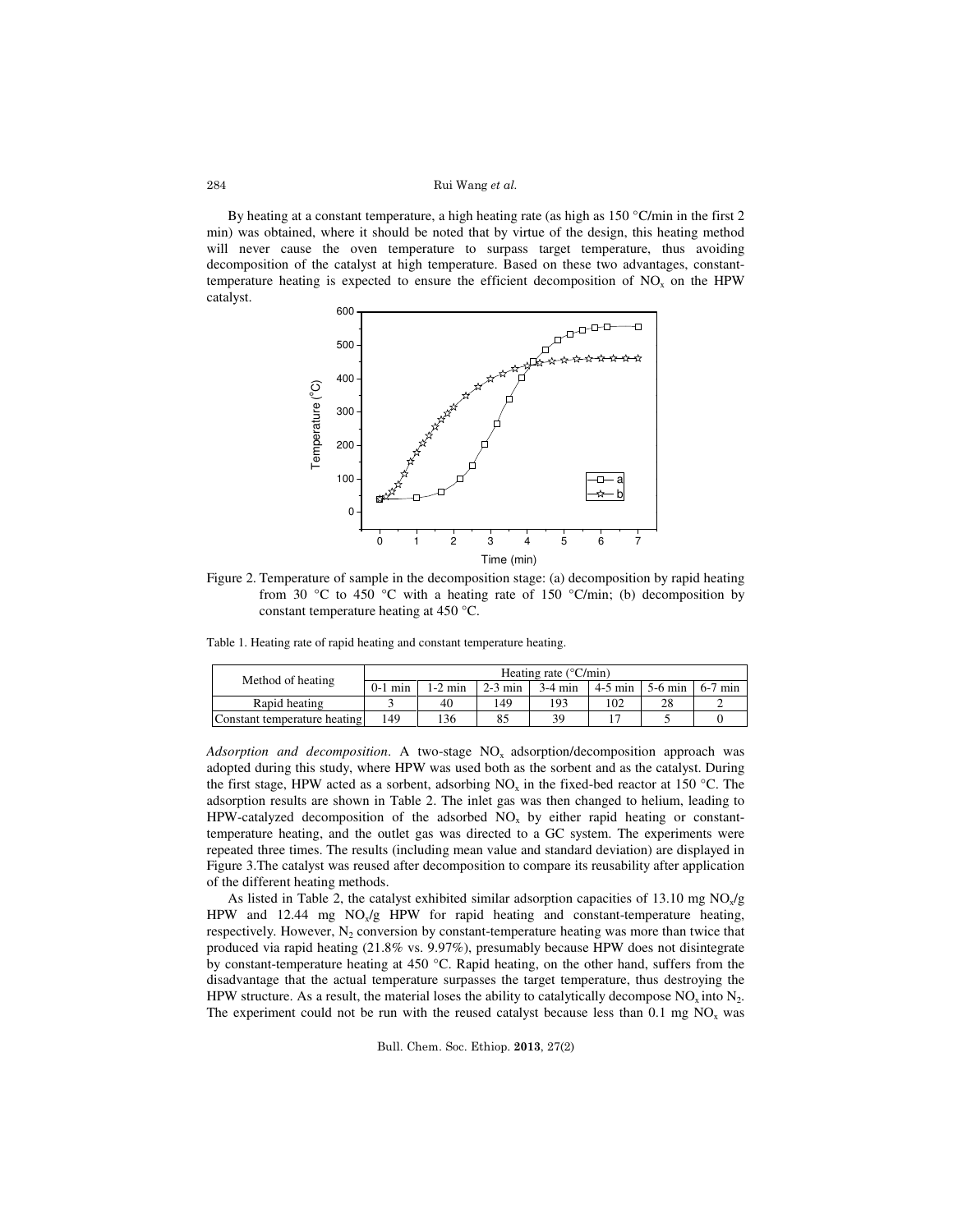### Short Communication

adsorbed. As shown in Figure 3, decomposition by constant-temperature heating already produced  $N_2$  in the first 2 min, while decomposition occurred with a delay of 2 min for the rapid heating method. This is because constant-temperature heating displayed an increased temperature ramp rate as compared to rapid heating during the initial stages.

The results of the recycling tests are shown in Table 2. The catalyst could not be reused after rapid-heating decomposition, while the catalyst was reusable following constant-temperature heating. Here, adsorption capacity and  $N_2$  conversion of the reused catalyst were reduced by 6.4% and 2.8%, respectively.



Figure 3. Formation of  $N_2$  by decomposition of absorbed NOx on HPW: (a) decomposition by constant temperature heating at 450 °C; (b) decomposition by rapid heating from 30 °C to 450 °C with a heating rate of 150 °C/min.

|  |  |  | Table 2. Reusability of catalyst after rapid heating and constant temperature heating decomposition. |  |
|--|--|--|------------------------------------------------------------------------------------------------------|--|
|  |  |  |                                                                                                      |  |

| Parameter                                                                                                                                                                                                                                                                                                                                                               | Rapid heating |       | Constant temperature heating |       |  |  |
|-------------------------------------------------------------------------------------------------------------------------------------------------------------------------------------------------------------------------------------------------------------------------------------------------------------------------------------------------------------------------|---------------|-------|------------------------------|-------|--|--|
|                                                                                                                                                                                                                                                                                                                                                                         | First time    | Reuse | First time                   | Reuse |  |  |
| HPW(g)                                                                                                                                                                                                                                                                                                                                                                  | 0.5           | 0.5   | 0.5                          | 0.5   |  |  |
| NOx adsorption (mg $NOx/g$ HPW)                                                                                                                                                                                                                                                                                                                                         | 13.10         |       | 12.44                        | 11.64 |  |  |
| $N_2$ production (mL)                                                                                                                                                                                                                                                                                                                                                   | 0.19          |       | 0.40                         | 0.34  |  |  |
| $N_2$ yield $(\%)$                                                                                                                                                                                                                                                                                                                                                      | 9.97          |       | 21.8                         | 19.0  |  |  |
| $\mathcal{L}_{\text{C}}$ and $\mathcal{L}_{\text{C}}$ and $\mathcal{L}_{\text{C}}$ and $\mathcal{L}_{\text{C}}$ and $\mathcal{L}_{\text{C}}$ and $\mathcal{L}_{\text{C}}$ and $\mathcal{L}_{\text{C}}$ and $\mathcal{L}_{\text{C}}$ and $\mathcal{L}_{\text{C}}$ and $\mathcal{L}_{\text{C}}$ and $\mathcal{L}_{\text{C}}$ and $\mathcal{L}_{\text{C}}$ and $\mathcal{$ |               |       |                              |       |  |  |

Can not be reused. Less than  $0.1$  mg  $NO<sub>x</sub>$  was adsorbed.

*Mechanism*. FTIR spectra of the HPW fresh sample, HPW after decomposition by rapid heating and HPW after constant-temperature heating, are shown in Figure 4. As shown in Figure 4a, the FTIR spectrum of fresh HPW shows strong vibrational bands at 793, 889, 984, and 1079 cm<sup>-1</sup>. As reported previously [13], bands in the  $700-1100$  cm<sup>-1</sup> region are characteristic of the Keggin structure. The intense band at 1079  $cm^{-1}$  is assigned to the stretching mode of the P-O species, while the band at 984 cm<sup>-1</sup> corresponds to W=O (terminal bonds). Furthermore, the vibrations at 889 cm<sup>-1</sup> and 793 cm<sup>-1</sup> corresponds to "inter" and "intra" W-O-W bridges. As shown in Figure 4b, the four vibrations characteristic of the Keggin structure disappears after rapid heating decomposition, indicating that the Keggin structure of HPW has disintegrated. Figure 4c shows the IR spectrum of HPW after constant-temperature heating decomposition, with the vibrations at 1080 cm<sup>-1</sup> (P-O), 983 cm<sup>-1</sup> (W=O), 887 cm<sup>-1</sup> (W-Ob-W), and 799 cm<sup>-1</sup> (W-Oc-W) being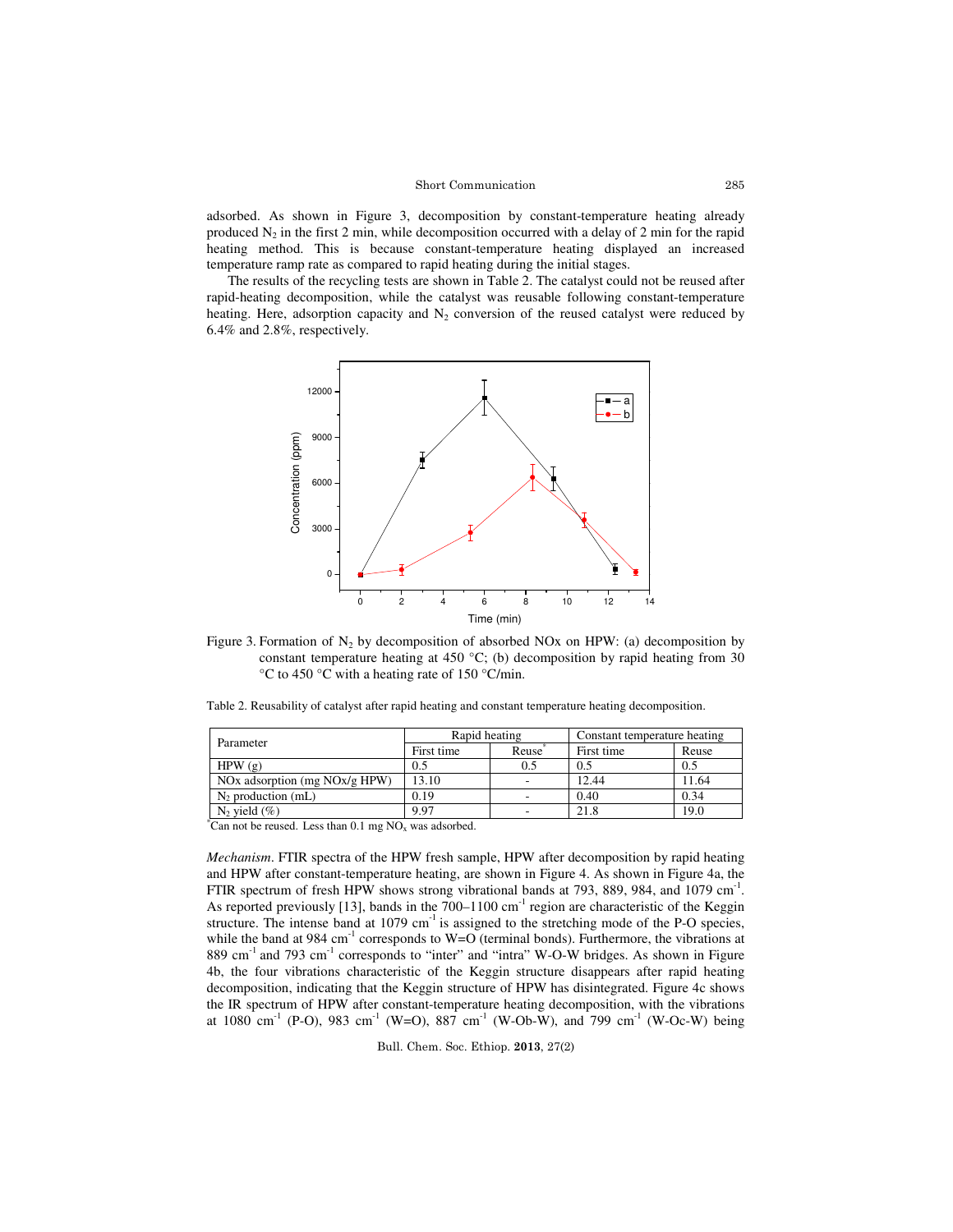Rui Wang et al.

similar to those observed for the fresh sample. The IR measurements thus confirm that the Keggin structure was preserved after constant-temperature heating decomposition.



Figure 4. IR spectra of HPW: (a) fresh HPW; (b) after decomposition by rapid heating from 30 °C to 450 °C with a heating rate of 150 °C/min; (c) after decomposition by constant temperature heating at 450 °C.



Figure 5. XRD diagrams of HPW: (a) fresh HPW; (b) after constant temperature heating decomposition at  $450^{\circ}$ C.

The powder XRD patterns of HPW, before and after constant-temperature heating decomposition, shows the crystal structure of the sample has been preserved after decomposition (Figure 5). Compared with the fresh sample, the peak of the sample after decomposition shifts to higher diffraction angles, which was also observed by Yang [9] and

Bull. Chem. Soc. Ethiop. 2013, 27(2)

286